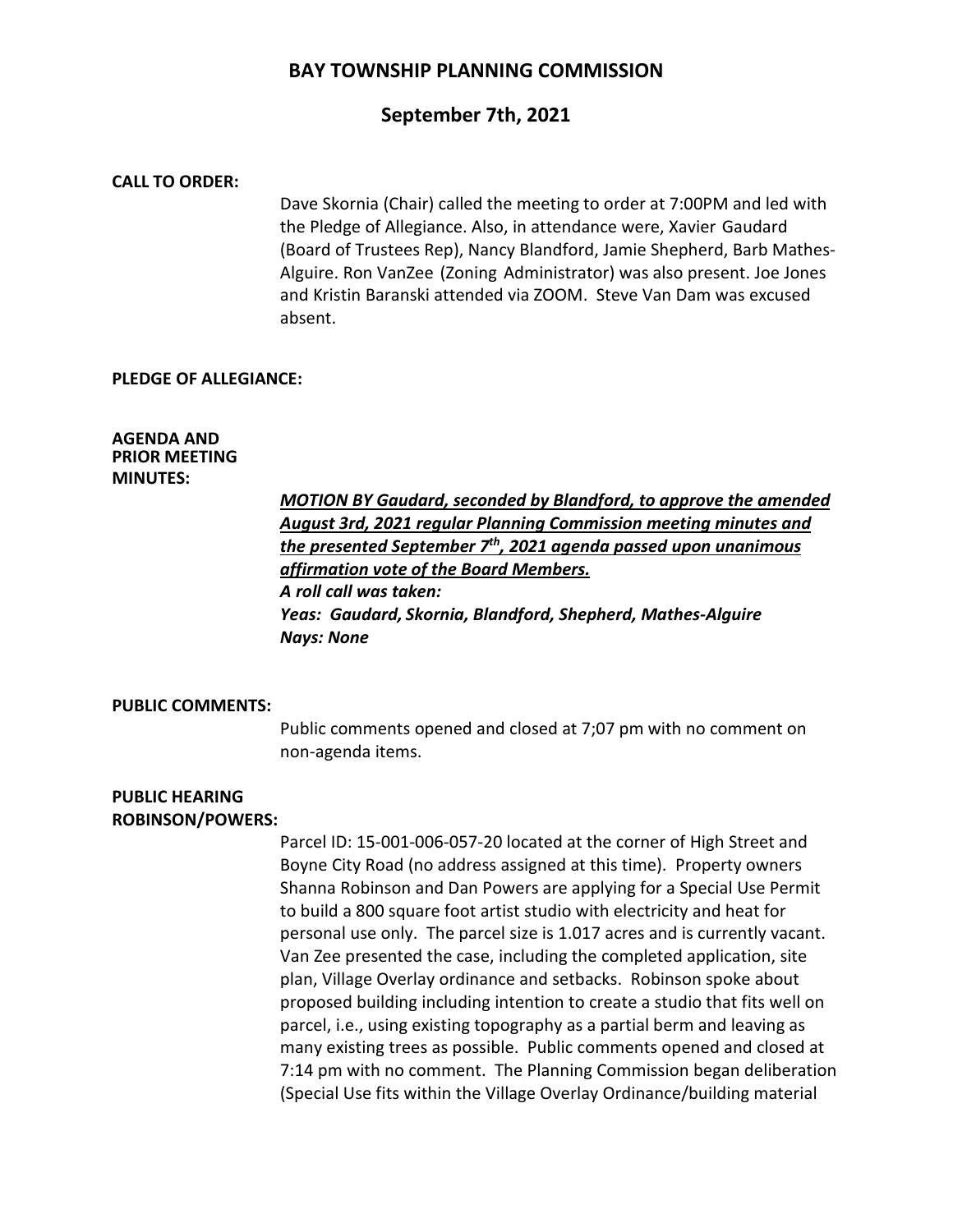## **September 7th, 2021**

can be an approval condition/reviewed site plan/grass driveway benefits parking). A letter in support of the special use permit is on file.

### 12.11 Standards for Site Plan Review

- a. Compliance with Zoning District Regulations- All buildings, structures, uses and improvements shall comply with land use, lot area, setback, parking, sign, landscaping, screening and other regulations and standards established by zoning district regulations and all other applicable regulations contained in this ordinance. **MET**
- b. Organization of Elements- All buildings, uses and improvements illustrated on the site plan shall be harmoniously and efficiently organized in relation to topography, the size and type of lot, the character and use of adjoining property and the type and size of buildings. The site shall be developed so as not to impede the normal and orderly development. Improvement or enjoyment of surrounding property for uses permitted in this ordinance. All buildings, structures, driveways, internal circulation routes, parking and storage areas shall be designed and located so as to minimize potential adverse effects and impacts on adjacent and nearby properties. **MET WITH CONDITIONS (Building materials and design MUST meet Village Overlay Ordinance Standards) and (Not open to public thus grass parking area is sufficient- any parking changes would require a special use permit amendment)**
- c. Preservation of Natural Features and Natural Landscape- Natural features (woodlots, wetlands, watercourses, pond, shorelines, attractive vegetation etc.) shall be preserved and protected to the greatest extent possible. As many natural features of the landscape shall be incorporated into the design and layout of the site as possible so as to buffer it from adjacent incompatible land uses, to preserve the character of the surrounding area and community as a whole and to control soil erosion and stormwater runoff. **MET**
- d. Drainage Provisions- Special attention shall be given to proper site drainage so that stormwater runoff will not affect neighboring properties or overload watercourses in the area. Stormwater management systems shall be designed in accordance with professionally accepted principles, and shall provide on-site retention or detention facilities designed to hold runoff from a 50-yesr frequency storm event. Naturally occurring and pre-existing drainage ways shall be used for the movement of stormwater. Discharge of storm water runoff from any site which may contain oil, grease, toxic chemicals, or other hazardous substances or polluting materials is prohibited unless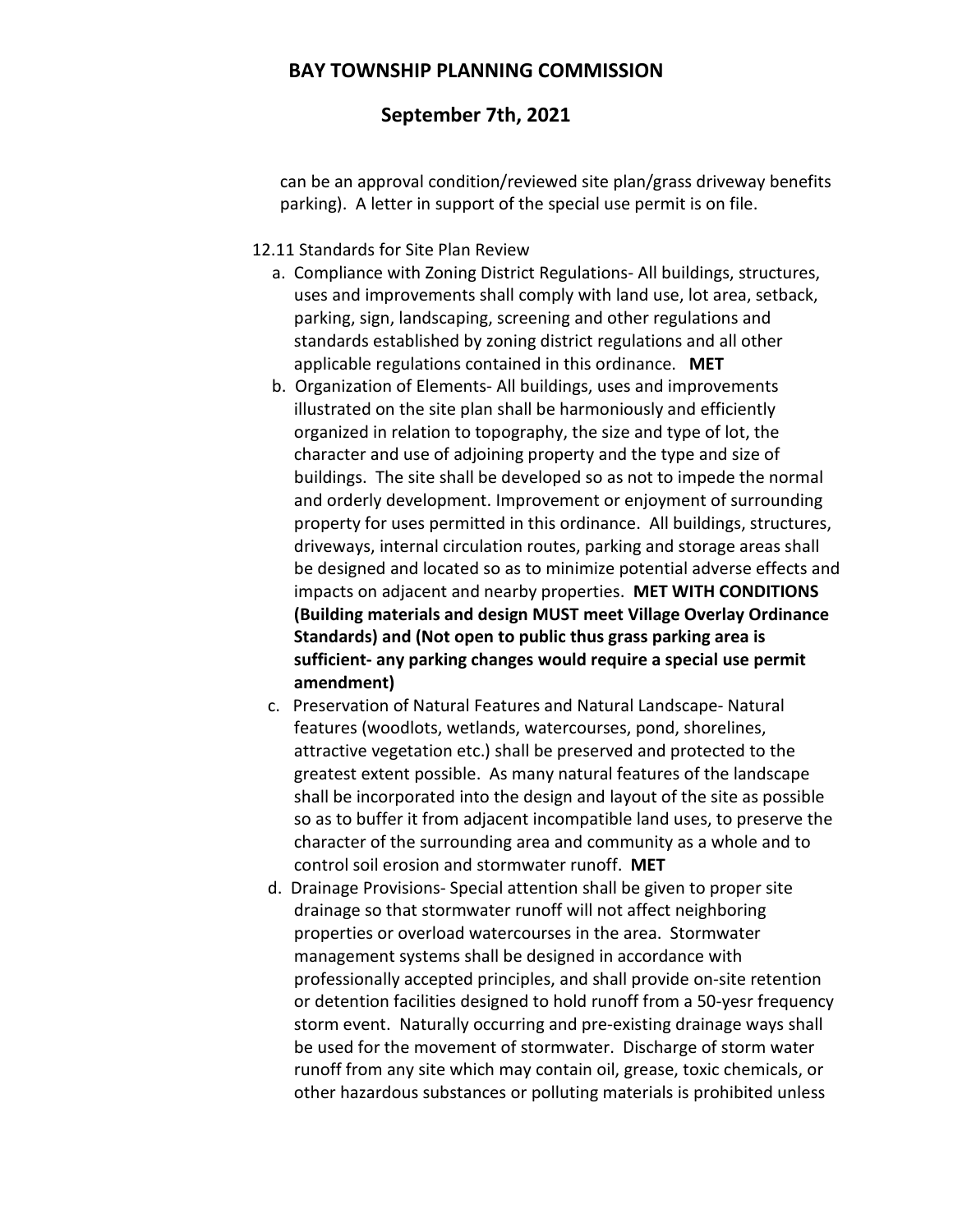# **September 7th, 2021**

measures to trap pollutants meet the requirements of the Michigan Department of Environmental Quality, based upon professionally accepted principles. **MET**

- e. Soil Erosion- Proposed developments or uses shall not result in soil erosion or sedimentation problems. **MET**
- f. Screening and Buffering- Screening and buffering, in the form of native vegetation landscape plantings, existing vegetation, screen fences, and the like, may be required at the discretion of the Planning Commission to insure compatibility between a site and adjoining land uses. **MET**
- g. Emergency Vehicle Access- All buildings, groups of buildings, and uses shall be arranged to allow emergency vehicle access to all improved areas during all seasons of the year under all weather conditions. **MET**
- h. Pedestrian and Vehicular Circulation- Proposed driveway entrances and exits, parking areas, service drives and other internal circulation routes are located and arranged so as to ensure the safety and convenience of pedestrian and vehicular traffic. If proposed by the applicant, or required at the discretion of the Planning Commission, or as otherwise provided in this Ordinance, pedestrian and bicycle pathways shall be insulated as completely as reasonably possible from the vehicular circulation system. **MET**
- i. Compliance with Applicable County, State and Federal Statues- Site plans shall conform to all applicable requirements of state and federal statues. Site plan approval and an occupancy permit may be conditioned on the applicant receiving necessary state and federal permits applicable to wetlands, lakes, streams, floodplains, hazardous substances, groundwater discharges, stormwater discharges, and the likes. **MET**

13.3 General Standards for Approval of Special Uses

- a. The property subject to the application is in a zoning district in which the special use is allowed by district regulations; **MET**
- b. The special use, as proposed, complies with any specific standards applicable to that special use appearing elsewhere in this Ordinance; **MET**
- c. The proposed special use will be consistent with the intent and purpose of the Township's Land Use Plan, as well as the intent and purpose of the zoning district in which it will be located; **MET**
- d. The proposed special use will not result in the creation of demands on police and fire services or on other public services or facilities, in excess of the Township's financial ability to provide same; **MET**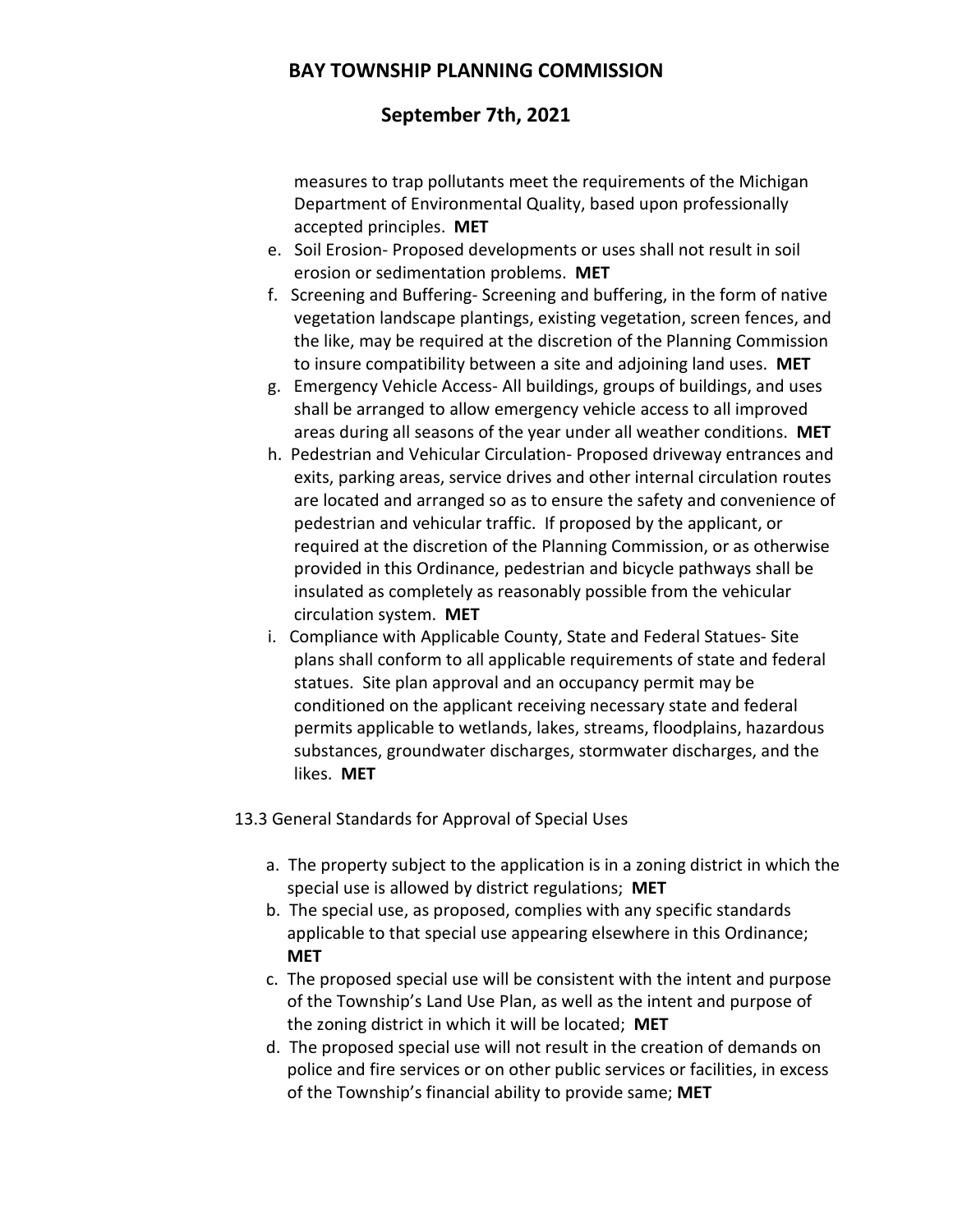# **September 7th, 2021**

- e. The proposed special use will not diminish the opportunity for surrounding properties to use and develop their property as zoned; **MET**
- f. The proposed special use will be designed, constructed, operated and maintained so as not to negatively impact the character of land uses in the surrounding area; **MET**
- g. The proposed special use will not involve uses, activities, processes, materials or equipment that will create a nuisance for other properties in the vicinity by reason of traffic, noise, smoke, fumes, glare, odors, or the accumulation of scrape materials; **MET**
- h. The proposed special use will be harmonious with the existing or intended character of the general vicinity and will not be hazardous to existing or future nearby uses. **MET**

*MOTION BY Shepherd, seconded by Blandford, to approve the Special Use Permit application for parcel 15-001-006-057-20 with the condition of constructed building passing all Village overlay requirements, passed upon unanimous affirmation vote of the Board Members. A roll call was taken: Yeas: Gaudard, Skornia, Blandford, Shepherd, Mathes-Alguire Nays: None*

### **PRESENTATION OF PROPOSED SPECIAL HEARING ADU:**

Van Zee presented an application for an ADU at 6130 Red Pine Road. The applicant is proposing to tear down an existing residence and build a new residence with a detached garage. The detached garage will have a 666 square foot accessory dwelling above. Planning Commissioners review the site plan. The proposed build is all within the set backs requirements and impervious surface requirements. A letter in support of the special use permit is on file.

12.11 Standards for Site Plan Review

- a. Compliance with Zoning District Regulations- All buildings, structures, uses and improvements shall comply with land use, lot area, setback, parking, sign, landscaping, screening and other regulations and standards established by zoning district regulations and all other applicable regulations contained in this ordinance. **MET**
- b. Organization of Elements- All buildings, uses and improvements illustrated on the site plan shall be harmoniously and efficiently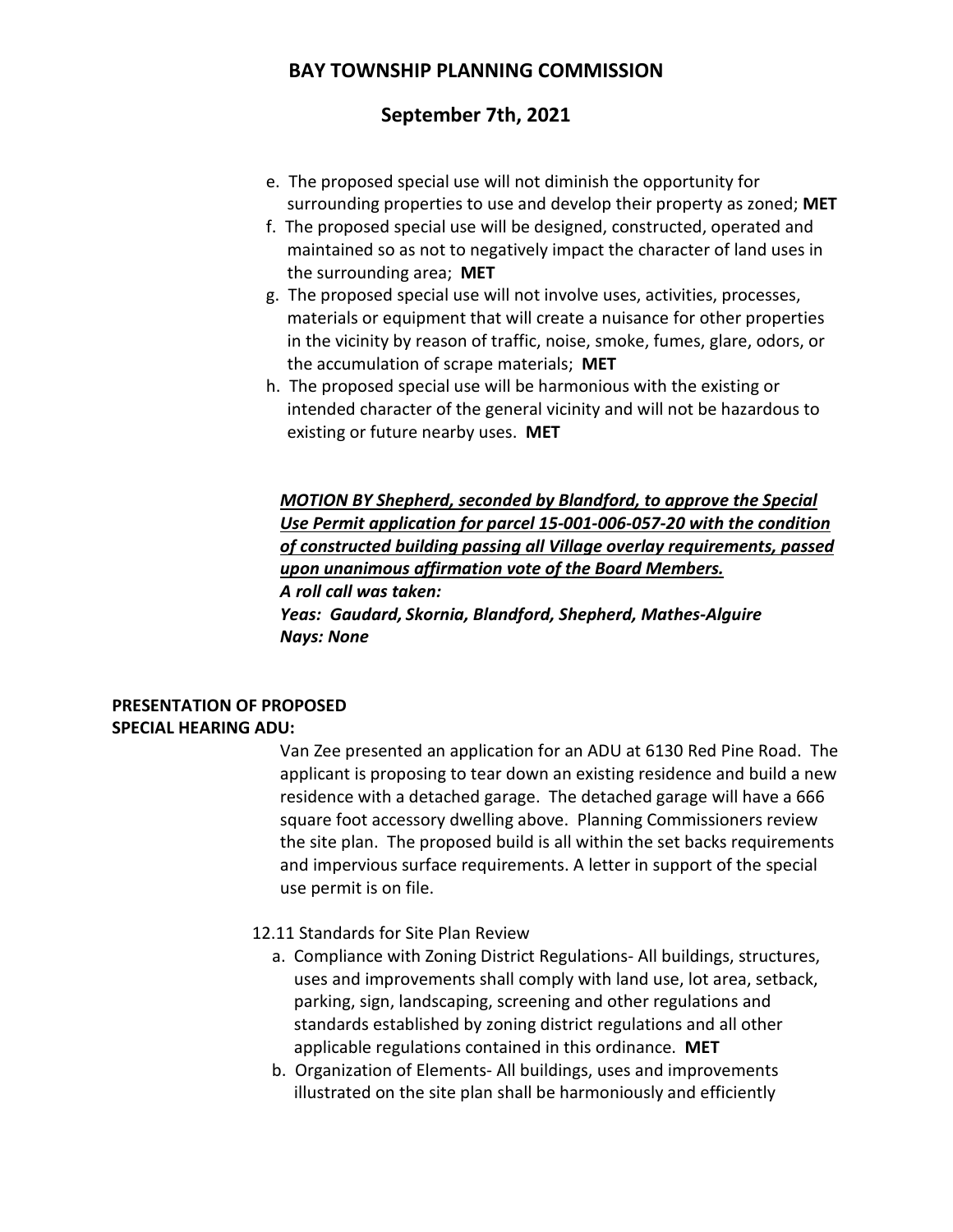### **September 7th, 2021**

organized in relation to topography, the size and type of lot, the character and use of adjoining property and the type and size of buildings. The site shall be developed so as not to impede the normal and orderly development. Improvement or enjoyment of surrounding property for uses permitted in this ordinance. All buildings, structures, driveways, internal circulation routes, parking and storage areas shall be designed and located so as to minimize potential adverse effects and impacts on adjacent and nearby properties. **MET**

- c. Preservation of Natural Features and Natural Landscape- Natural features (woodlots, wetlands, watercourses, pond, shorelines, attractive vegetation etc.) shall be preserved and protected to the greatest extent possible. As many natural features of the landscape shall be incorporated into the design and layout of the site as possible so as to buffer it from adjacent incompatible land uses, to preserve the character of the surrounding area and community as a whole and to control soil erosion and stormwater runoff. **MET**
- d. Drainage Provisions- Special attention shall be given to proper site drainage so that stormwater runoff will not affect neighboring properties or overload watercourses in the area. Stormwater management systems shall be designed in accordance with professionally accepted principles, and shall provide on-site retention or detention facilities designed to hold runoff from a 50-yesr frequency storm event. Naturally occurring and pre-existing drainage ways shall be used for the movement of stormwater. Discharge of storm water runoff from any site which may contain oil, grease, toxic chemicals, or other hazardous substances or polluting materials is prohibited unless measures to trap pollutants meet the requirements of the Michigan Department of Environmental Quality, based upon professionally accepted principles. **MET**
- e. Soil Erosion- Proposed developments or uses shall not result in soil erosion or sedimentation problems.
- f. Screening and Buffering- Screening and buffering, in the form of native vegetation landscape plantings, existing vegetation, screen fences, and the like, may be required at the discretion of the Planning Commission to insure compatibility between a site and adjoining land uses. **MET**
- g. Emergency Vehicle Access- All buildings, groups of buildings, and uses shall be arranged to allow emergency vehicle access to all improved areas during all seasons of the year under all weather conditions. **MET**
- h. Pedestrian and Vehicular Circulation- Proposed driveway entrances and exits, parking areas, service drives and other internal circulation routes are located and arranged so as to insure the safety and convenience of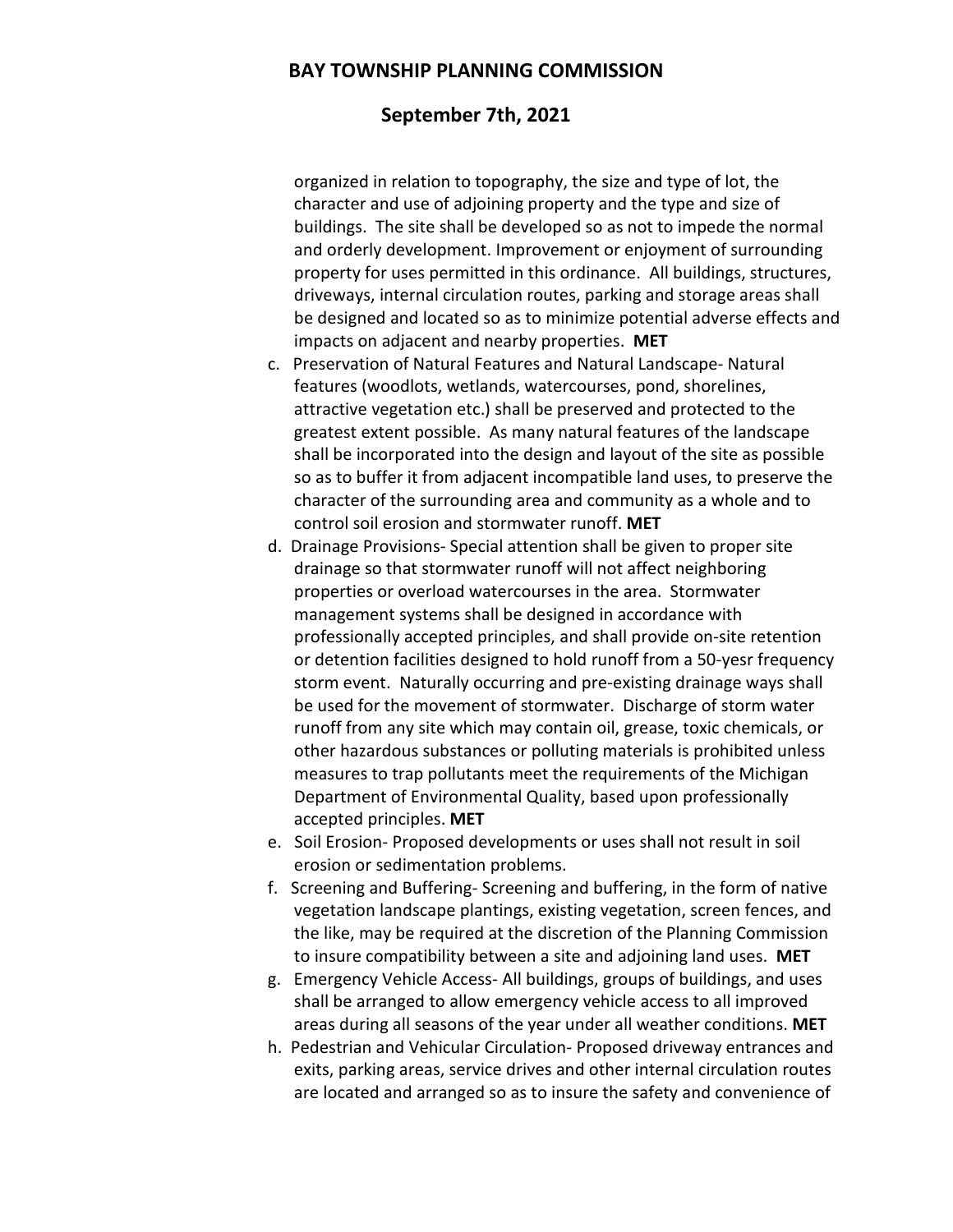# **September 7th, 2021**

pedestrian and vehicular traffic. If proposed by the applicant, or required at the discretion of the Planning Commission, or as otherwise provided in this Ordinance, pedestrian and bicycle pathways shall be insulated as completely as reasonably possible from the vehicular circulation system. **MET**

 i. Compliance with Applicable County, State and Federal Statues- Site plans shall conform to all applicable requirements of state and federal statutes. Site plan approval and an occupancy permit may be conditioned on the applicant receiving necessary state and federal permits applicable to wetlands, lakes, streams, floodplains, hazardous substances, groundwater discharges, stormwater discharges, and the likes. **MET**

13.3 General Standards for Approval of Special Uses

- a. The property subject to the application is in a zoning district in which the special use is allowed by district regulations; **MET**
- b. The special use, as proposed, complies with any specific standards applicable to that special use appearing elsewhere in this Ordinance; **MET**
- c. The proposed special use will be consistent with the intent and purpose of the Township's Land Use Plan, as well as the intent and purpose of the zoning district in which it will be located; **MET**
- d. The proposed special use will not result in the creation of demands on police and fire services or on other public services or facilities, in excess of the Township's financial ability to provide same; **MET**
- e. The proposed special use will not diminish the opportunity for surrounding properties to use and develop their property as zoned; **MET**
- f. The proposed special use will be designed, constructed, operated and maintained so as not to negatively impact the character of land uses in the surrounding area; **MET**
- g. The proposed special use will not involve uses, activities, processes, materials or equipment that will create a nuisance for other properties in the vicinity by reason of traffic, noise, smoke, fumes, glare, odors, or the accumulation of scrape materials; **MET**
- h. The proposed special use will be harmonious with the existing or intended character of the general vicinity and will not be hazardous to existing or future nearby uses. **MET**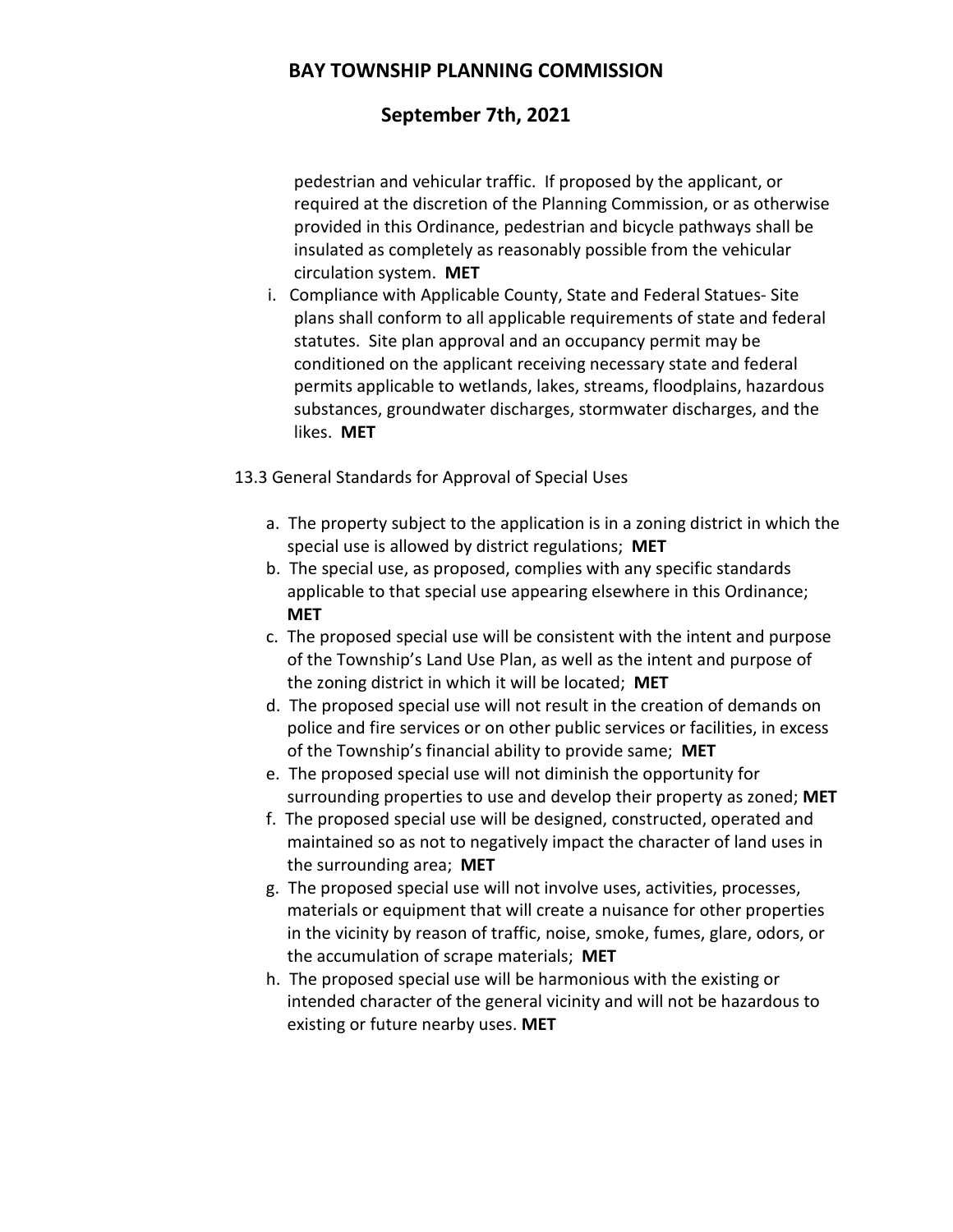## **September 7th, 2021**

*MOTION BY Shepherd, seconded by Blandford, to approve the Special Use Permit for parcel 15-001-134-013-10 to allow an accessory dwelling unit on an accessory building with the condition of providing a current photo of shoreline and shoreline restoration plans that meet the greenbelt requirements to zoning administrator passed upon unanimous affirmation vote of the Board Members. A roll call was taken: Yeas: Gaudard, Skornia, Blandford, Shepherd, Mathes-Alguire Nays: None*

#### **PARKS AND REC:**

*MOTION BY Gaudard, seconded by Blandford, to appoint Barb Mathes-Alguire as the Planning Commission Representative to the newly created Bay Township Parks and Rec Committee, passed upon unanimous affirmation vote of the Board Members. A roll call was taken: Yeas: Gaudard, Skornia, Blandford, Shepherd Nays: None Abstain: Mathes-Alguire*

#### **ZONING ADMINISTRATOR REPORT:**

Van Zee presented a zoning activity report.

#### **ZONING BOARD OF APPEALS REPORT:**

N/A

#### **BOARD OF TRUSTEES REPORT:**

Gaudard presented a Board of Trustees report.

**OTHER:** N/A

**CORRESPONDANCES**: N/A

**PUBLIC COMMENTS:** Public comments included protecting the shoreline and greenbelt on all lakes.

#### **ADJOURNMENT:**